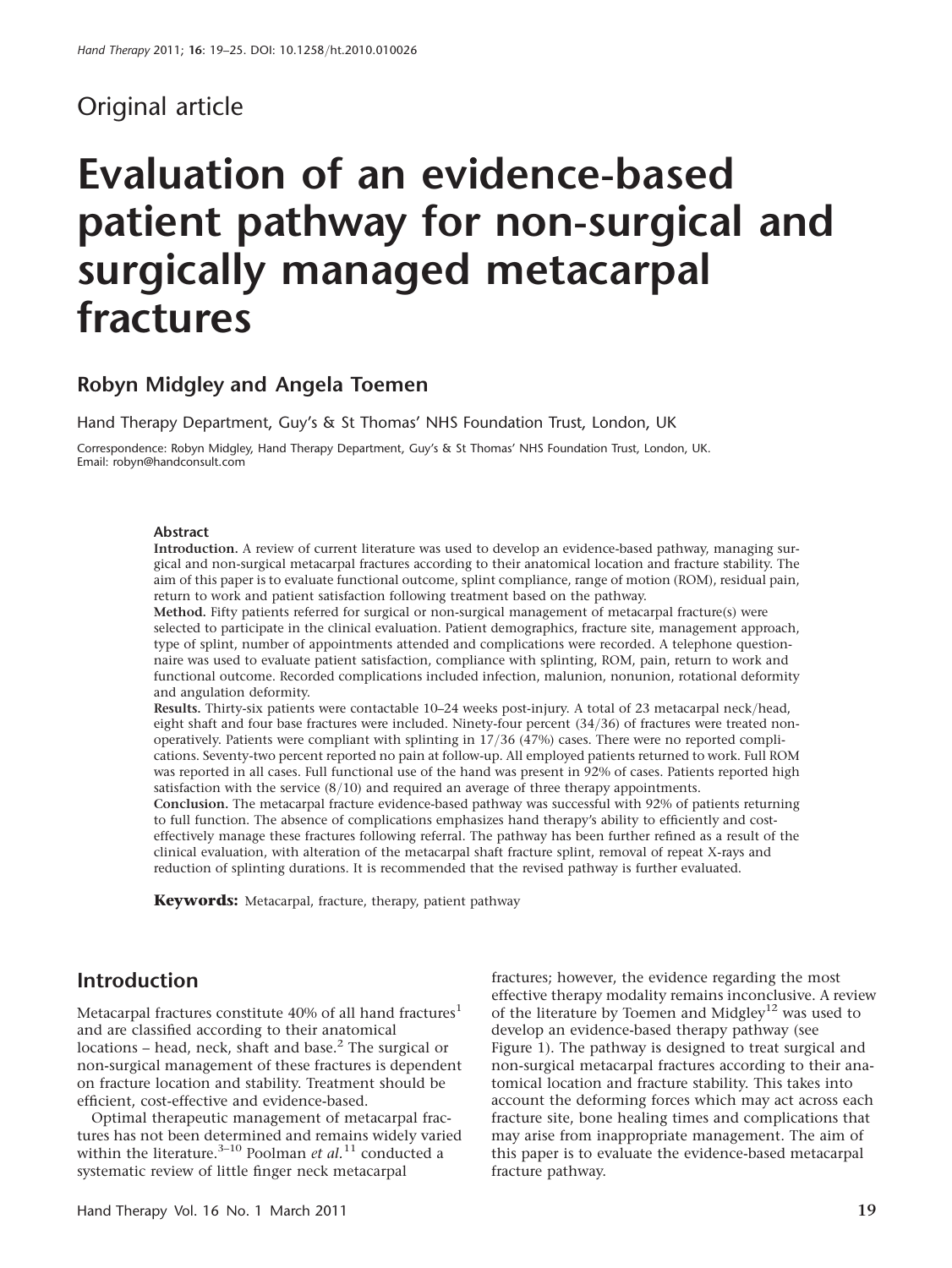R Midgley and A Toemen Metacarpal fractures: evaluation of an evidence-based pathway



Figure 1 Evidence-based pathway for the management of surgical and non-surgical metacarpal fractures. First published by Toemen and Midgeley<sup>12</sup> and reproduced with permission by the British Association of Hand Therapists Ltd

# **Methods**

## Subjects

A consecutive sample of 50 adult patients aged  $\geq$ 16 years referred for the surgical or non-surgical management of metacarpal fracture(s) were recruited to participate in a prospective clinical evaluation. Patients were diagnosed in the hand trauma clinic or day surgery with one or more fractures to the head, neck, shaft or base of the metacarpal. Patients who sustained thumb metacarpal fractures or concurrent phalangeal fractures were excluded. This clinical evaluation was approved by the trust audit committee. All patients provided written consent to telephone contact at a minimum of 10 weeks following injury.

## Procedure

Patients were referred from the hand trauma clinic to hand therapy for management of their fracture(s) according to the metacarpal fracture pathway. Table 1 gives an overview of the type of splint fabricated for each fracture location. Therapists were provided with a one-hour training session on the implementation of the pathway. A patient information leaflet was provided at the initial appointment with details regarding metacarpal fracture management.<sup>12</sup> To reduce bias, patients were contacted by an independent therapist at a minimum of 10 weeks following the date of injury. A telephone questionnaire was conducted to ascertain the outcome of their therapeutic intervention.

#### Outcome measures

Patients' sex, hand dominance, occupation, employment status, side and date of injury, fracture site, management approach (surgical or non-surgical), type of splint and number of appointments attended were recorded on an Excel data sheet.

The telephone questionnaire included six categories:

- (1) Patient satisfaction: An ordinal scale of 1 to 10 was devised. Patients were asked to rate their satisfaction with 1 being dissatisfied and 10 very satisfied.
- (2) Splint compliance: Patients were asked to provide a yes or no response when asked if they wore a splint and to recall the total number of weeks they wore their splint.
- (3) Range of motion (ROM): To identify flexion deficit patients were asked if the tip of the injured finger could touch the palm equal to the contralateral finger. In addition, an extension lag was identified by asking patients to place their hand on a table, palm facing the ceiling and questioned if the injured finger straightened to the table.
- (4) Residual pain: Rated on the 0–10 verbal rating scale (VRS). The VRS has been shown to correlate with the visual analogue scale.<sup>13</sup>
- (5) Return to work: Patients were asked when they returned to work following their injury.
- (6) Functional outcome. The Upper Limb Functional Index (ULFI-10) questionnaire was utilized.<sup>14</sup> This is a self-reported measure which contains 10 statements related to function. The ULFI limits item redundancy and has confirmed reliability, validity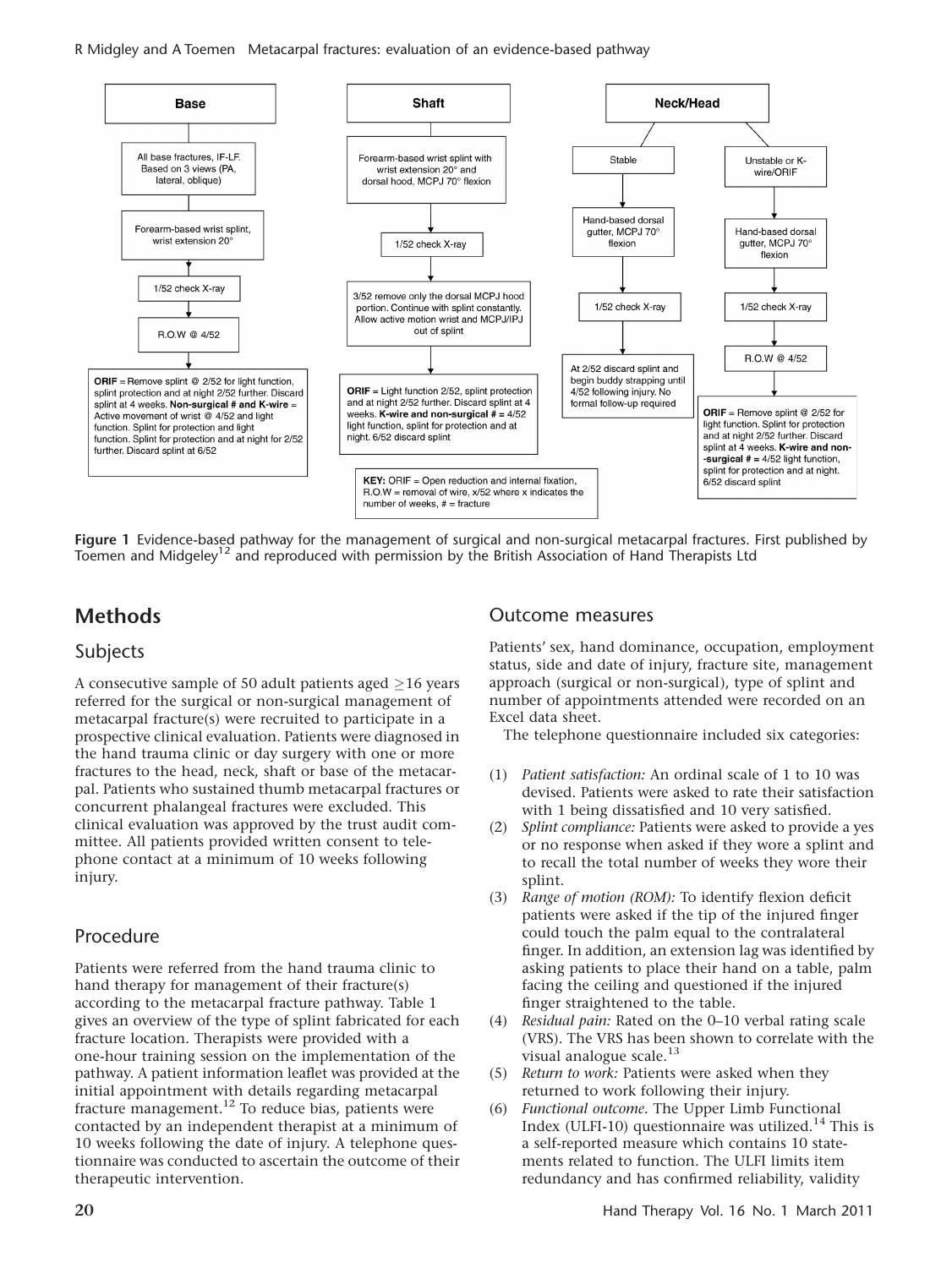Table 1 Splint type according to fracture location, stability and fixation



ORIF, open reduction and internal fixation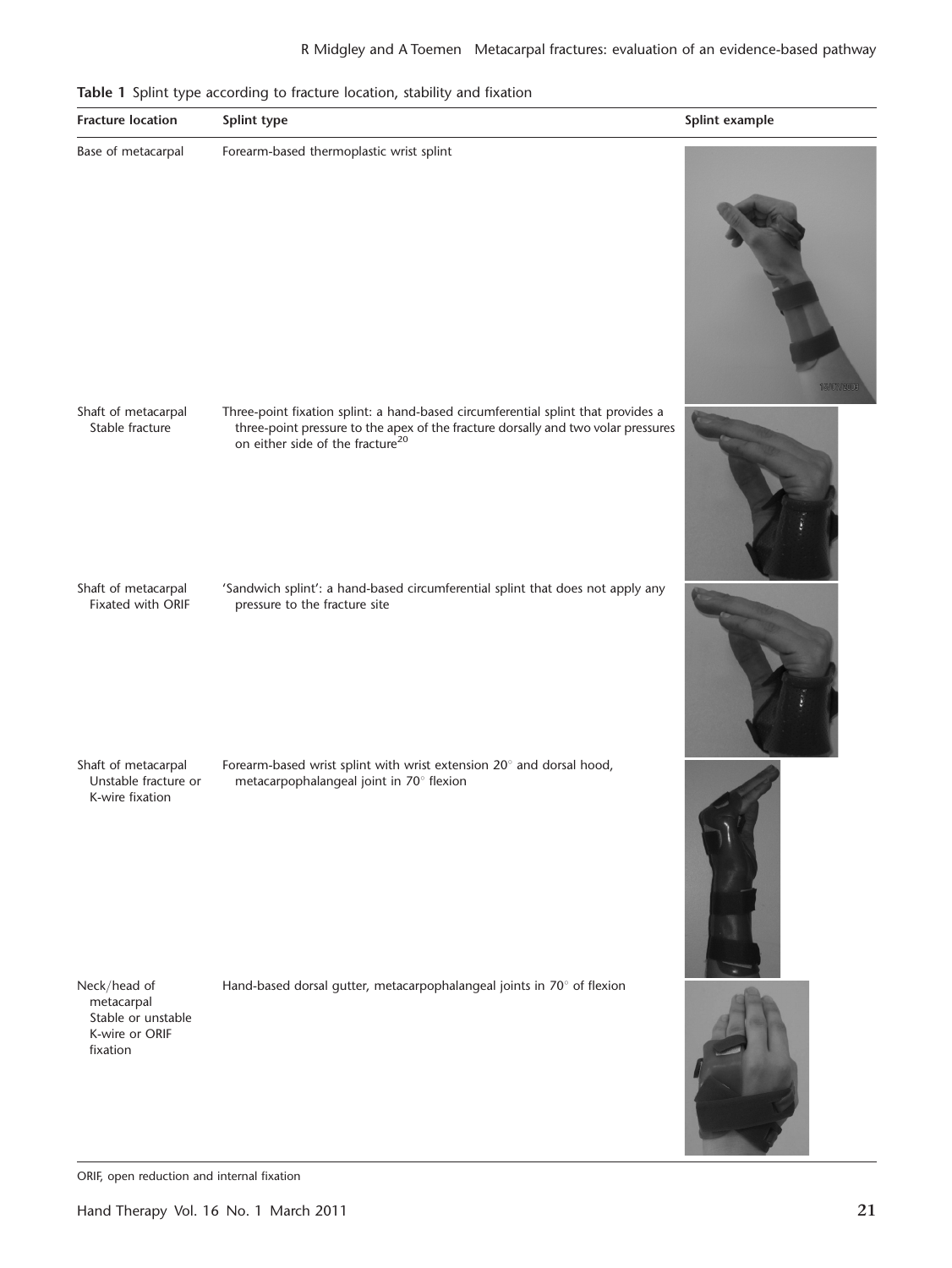and responsiveness. It has been shown to correlate with the Disabilities of the Arm, Shoulder and Hand outcome measure (DASH)  $(r = 0.85)$ .<sup>14</sup> Scores produced from the ULFI range from 0 to 100; the lowest score indicates no functional disability and the highest score indicates severe disability.

Complications were documented as infection, malunion, nonunion, rotational deformity or angulation deformity, and were assessed at the final hand therapy appointment. The number of appointments each patient attended was recorded.

## **Results**

Fifty patients consented to participate in the evaluation. Thirty-six patients were contactable by telephone 10–24 weeks following injury. Fourteen patients (38%) were considered lost to follow-up at six months following initial consent. Table 2 summarizes the patient demographics.

The location of the fracture, surgical or non-surgical management and X-ray review are presented in Table 3.

Table 4 shows compliance with splinting results. No patients presented with complications of infection, malunion, nonunion, rotational or angulation deformities. Patients required an average of three appointments and a large percentage (72%) reported no residual pain. Three patients reported pain greater than VRS 5, two had metacarpal base fractures and one had an undisplaced fracture of the fifth metacarpal. Of the two patients who required nine appointments, one patient had sustained a further fracture to the second metacarpal shaft which was treated surgically. The remaining patient had a fifth metacarpal neck fracture treated non-surgically. All employed patients returned to work between 1 and 56 days following injury, of which 16/36 (44%) returned to work immediately (the day following injury).

The results from the telephone questionnaire are presented in Table 5.

## **Discussion**

The primary goal of management following a metacarpal fracture is to regain full hand function. Between 10 and 24

Table 2 Patient demographics excluding those lost to follow-up

| Total number of patients             | 36        |  |  |
|--------------------------------------|-----------|--|--|
| Gender                               |           |  |  |
| Male:female ratio                    | 33:3      |  |  |
| Age                                  |           |  |  |
| Male age range (years)               | $17 - 69$ |  |  |
| Female age range (years)             | 19–46     |  |  |
| Mean age (female and male in years)  | 31.5      |  |  |
| Dominance                            |           |  |  |
| Dominant:non-dominant hand ratio     | 25:11     |  |  |
| Occupation                           |           |  |  |
| Employed: unemployed ratio           | 25:11     |  |  |
| Not working: students: retired ratio | 2:7:2     |  |  |
| Sedentary: manual work ratio         | 20:5      |  |  |

Table 3 Categorization of fracture location, management and X-ray review

| <b>Fracture location</b>                                               |        |
|------------------------------------------------------------------------|--------|
| Ratio of metacarpal neck/head to shaft to base fractures               | 22:8:4 |
| Number of patients with multiple metacarpal fractures/                 | 2/36   |
| total                                                                  |        |
| Fracture management                                                    |        |
| Ratio of surgical to non-surgical management                           | 2:34   |
| X-ray review                                                           |        |
| Patients receiving X-ray to assess stability at one week/total $32/36$ |        |

weeks following injury, 92% of patients who had sustained a metacarpal fracture had returned to full function (scoring 0/100 on the ULFI measure), and all employed patients had returned to work, indicating successful rehabilitation. Patient satisfaction with splint comfort, information provided, appointment frequency and contact with the department was rated highly by those evaluated. The majority  $(66%)$  of patients required  $\leq$ 3 appointments and only 6% required  $>6$  visits. This indicates efficient therapy input and a reduction in unnecessary hospital visits for the patient. Use of the evidence-based metacarpal pathway enabled the hand therapy department to provide high-quality, efficient and effective care.

#### Patients lost to follow-up

Thirty-eight percent of patients were lost to follow-up. This is higher than other metacarpal fracture prospective studies, which report rates of between 4% and 33%.<sup>4,6-8,15</sup> This could be explained by the patient population, who were predominantly of working age (17–36 years), making contact during working hours difficult.

## Surgical and non-surgical management

Barton<sup>16</sup> reported that 5% of hand fractures require internal fixation. This is supported by this evaluation, as 94% of the patients were treated with a non-surgical approach without developing complications. The risk of a fracture losing stability and requiring surgical review was monitored by a repeat X-ray one week following referral and compared with a previous radiographic view. No patients developed complications, including the small percentage of patients who did not attend their repeat X-ray, indicating that the fractures chosen for non-surgical management were appropriate and that the repeat X-ray is unnecessary.

|  | Table 4 Compliance with splinting results |  |  |  |
|--|-------------------------------------------|--|--|--|
|--|-------------------------------------------|--|--|--|

| Compliance                                                                                    | <b>Number</b> |
|-----------------------------------------------------------------------------------------------|---------------|
| Number of patients reporting compliance with splinting<br>(subjective compliance)/total       | 31/36         |
| Number of patients compliant to splinting – audited<br>against pathway (objective compliance) | 17/36         |
| Number of patients wearing splint longer than required                                        | 9/36          |
| Number of patients wearing splint for less time than<br>required                              | 10/36         |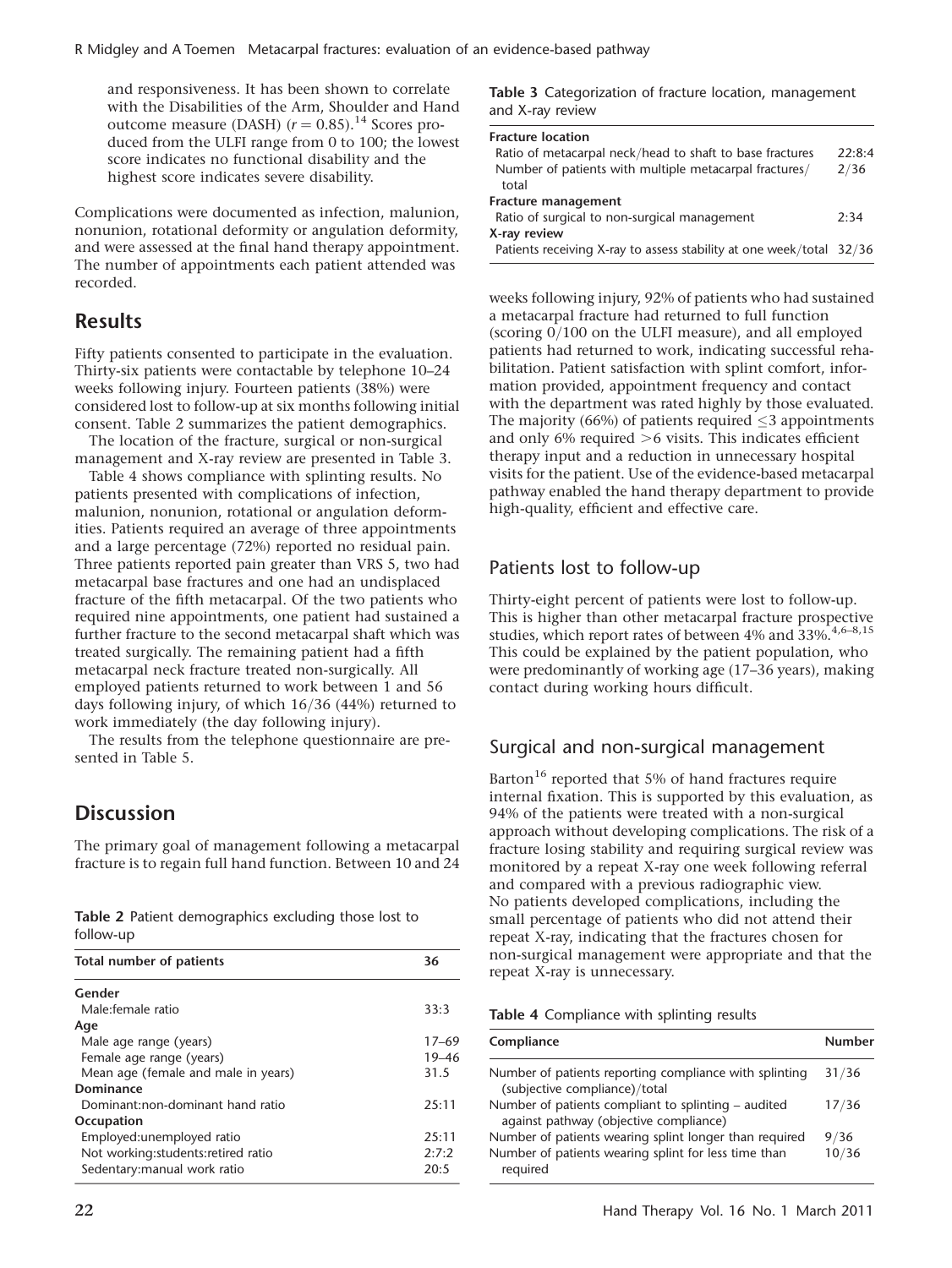| Outcome variable                                                                                         | Ratio | <b>Number</b> | Percentages  | Range    | Mean |
|----------------------------------------------------------------------------------------------------------|-------|---------------|--------------|----------|------|
| Patients with full range of motion                                                                       |       | 36/36         | 100          |          |      |
| Patients reporting no pain:patients reporting pain                                                       | 26:10 |               | 72:28        |          |      |
| Pain $<$ 5 on VRS:pain $>$ 5 on VRS                                                                      | 7:3   |               | 19:9         | $1 - 7$  |      |
| Appointments attended                                                                                    |       |               |              | $2 - 9$  |      |
| Patients requiring $\leq$ 3 appointments                                                                 |       | 24/36         | 66           |          |      |
| Patients requiring 4–6 appointments                                                                      |       | 10/36         | 28           |          |      |
| Patients requiring $> 6$ appointments                                                                    |       | 2/36          | 6            |          |      |
| Patients scoring 0% on ULFI (0% = no functional disability;<br>$100\%$ = severe disability)              |       | 33/36         | 92           |          |      |
| Patients scoring greater than 0% on ULFI (0% = no functional disability;<br>$100\%$ = severe disability) |       | 3/36          | 8%           | $4 - 8$  |      |
| Patient satisfaction with                                                                                |       |               |              |          |      |
| Splint comfort                                                                                           |       | 30/36         | (8/10) 80%   | $4 - 10$ | 8    |
| Information provided                                                                                     |       | 33/36         | $(9/10)$ 90% | $5 - 10$ | 9    |
| Follow-up appointment frequency                                                                          |       | 33/36         | $(9/10)$ 90% | $5 - 10$ | 9    |
| Contact with the department                                                                              |       | 33/36         | $(9/10)$ 90% | $6 - 10$ | 9.5  |

VRS, verbal rating scale; ULFI, Upper Limb Functional Index

## Splint compliance and positioning

Patients reported satisfaction with the splint (8/10), although 28% removed their splints earlier than requested. As none of these patients developed complications, the early splint removal may be indicative of reduced pain at the fracture site and therefore a diminished requirement for protection of the fracture. Splinting of a fracture provides pain relief in the initial weeks following injury, with the splint reducing the direct impact of force onto the fracture site. The evaluation shows that wearing a splint for longer than required is not detrimental to final motion provided this period does not exceed six weeks. Modification of splinting durations may be required for a patient's specific functional requirements or pain concerns without compromising motion.

#### Pain

A hard callous forms across the fracture site at six weeks post-injury indicating clinical union.<sup>17</sup> Therefore it is unsurprising that 72% of patients reported no pain 10 weeks or more following their injury. Two (out of 3) of the patients who reported pain  $\geq 5/10$  on the VRS had sustained intra-articular base fractures. Pain at this specific fracture location is well documented with studies reporting ongoing intermittent pain at an average of 4.3 years following injury in 38% of cases.<sup>15,18</sup> These specific metacarpal fractures may require further long-term follow-up.

## Functional outcome

The lack of a standardized functional outcome measure is a limitation of previous prospective studies. $3-5,7,8$  This evaluation shows 92% of patients returned to full function. The three patients reporting minimal functional limitations (scoring between 4 and 8%/100%) described

difficulty with lifting weights greater than 5 kg, and two of these patients reported poor function due to pain, scoring 7 and 5 on the VRS. Further assessment and rehabilitation may be required in this small percentage of the patient population.

The evaluation demonstrates that full ROM is not always indicative of a full return to function. All patients achieved full ROM; however, 8% reported functional limitations. This highlights other important variables (such as pain and strength) that can impact on daily activities and must also be closely monitored.

#### Return to work

More than 50% (21/37) of the evaluated patients returned to work less than two weeks following injury. Early mobilization and function (while splinted) encouraged an earlier return to work, as shown by previous authors.<sup>6,9</sup> The patient population was drawn from a central London hospital and is therefore biased towards office workers. It is expected that light tasks can be resumed much earlier than heavy manual tasks.

## Clinical evaluation limitations

Evaluating treatment success subjectively by means of telephone contact has been used in a previous study; $19$ however, the inability to clinically assess ROM is an obvious limitation. A functional measure is informative as a final outcome and a self-report measure is important in assessing the patient's perception of their result. Analgesia was not assessed; therefore, we are unable to conclude if pain reduction was exclusively due to splinting. Patients evaluated further from their date of injury are likely to have less pain and improved function compared with those contacted sooner. The large evaluation range (10–24 weeks) may have produced varied results. A longer period of evaluation would determine further changes.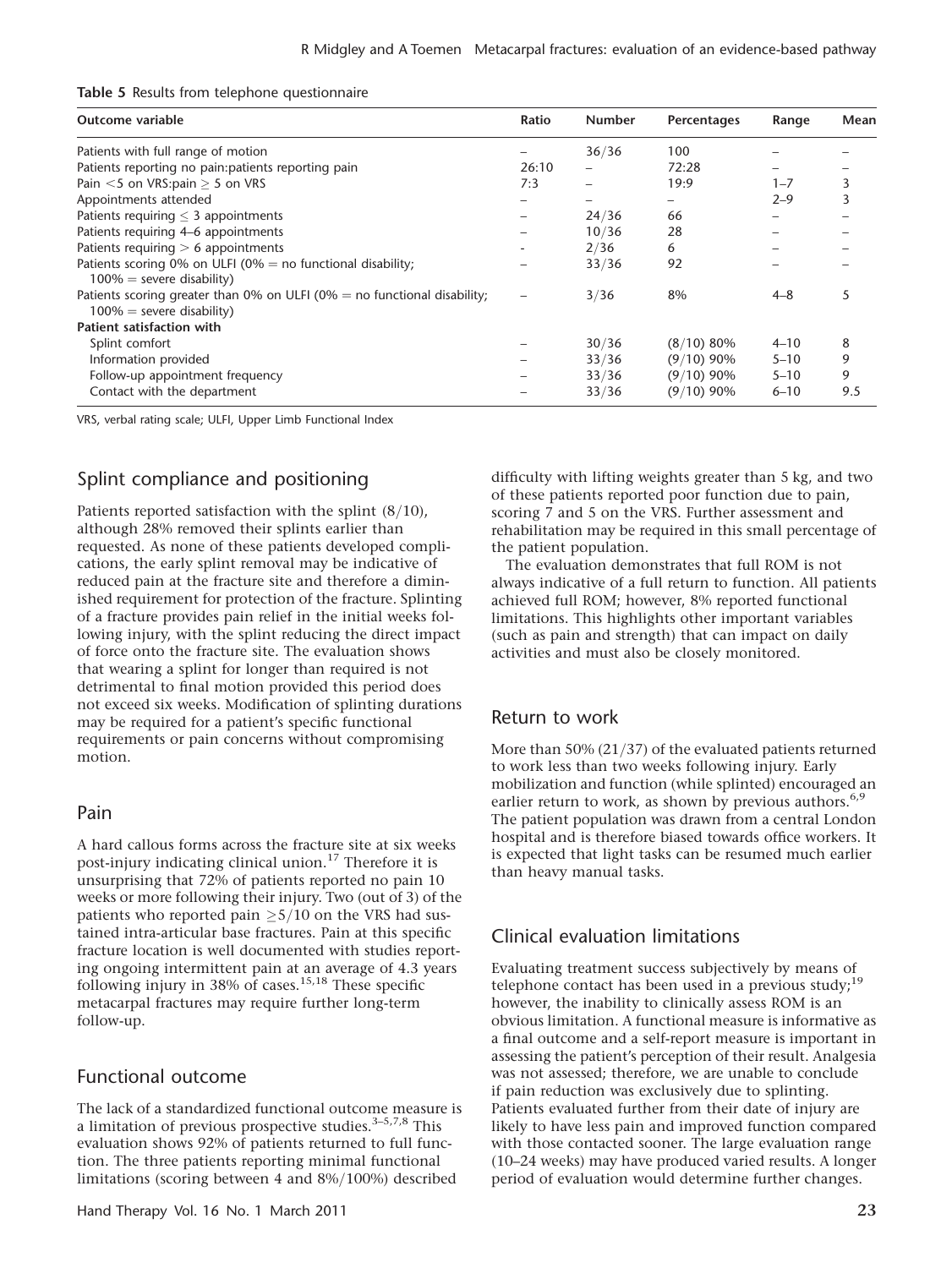R Midgley and A Toemen Metacarpal fractures: evaluation of an evidence-based pathway



Figure 2 Revised pathway

# Pathway evaluation

The following aspects of the pathway were reviewed:

- (1) Metacarpal shaft fracture splinting
- (2) Splint wearing durations for base, shaft, neck and head fractures that are managed non-surgically or with K-wires
- (3) The requirement of a one-week repeat X-ray for all patients.

## Metacarpal shaft fractures

Shaft fractures are generally spiral or oblique in nature and therefore prone to displacement with angulation or rotation, $2\overline{ }$  which can impair function, as the injured finger will obstruct the adjacent fingers. Maintaining fracture stability is important without risking secondary stiffness. The splint for this fracture classification immobilizes the wrist and the metacarpophalangeal joint, which may overprotect the fracture position. A randomized study comparing a compression glove and early mobilization with immobilization in patients following a metacarpal shaft fracture<sup>5</sup> reports superior ROM in the mobilized patients at the two- and three-week follow-up appointments. A 'three point fixation splint' for the treatment of stable shaft fractures has been introduced into the revised pathway (see Figure 2) to avoid unnecessary immobilization. It is described as using two counter pressure points proximal and distal to the volar fracture site and one pressure point over the dorsal fracture apex.<sup>20</sup> A similar splint ('sandwich splint') without

the use of the counter pressure points has been commenced for surgically fixated fractures. The pressure points are not required as fixated fractures are stabilized internally. These splints offer fracture protection while permitting full active ROM of the unaffected joints.

# Splint durations

Twenty-eight percent of patients wore their splints for less time than requested. In the revised pathway, patients who sustain base and/or shaft fractures that are managed non-surgically or with K-wires will wear the splint for four continuous weeks and then discard it. However, if pain is present on palpation or percussion of the fracture site, indicating poor clinical healing, the splint will continue to be worn continuously for an additional two weeks. All stable neck/head fractures will discard their splint at two weeks and will not be provided with buddy strapping as previously prescribed as it offers no fracture stability and can impede digital motion.

## Repeat X-rays

The absence of complications in all evaluated patients supports the role of the therapist in managing these fractures following referral. Radiographical review of all patients at one week following injury is therefore not required and places unnecessary demand and cost on the Radiology Department. Consequently, patients will be referred for a repeat X-ray if the fracture is considered unstable or if they present with significant pain, rotation